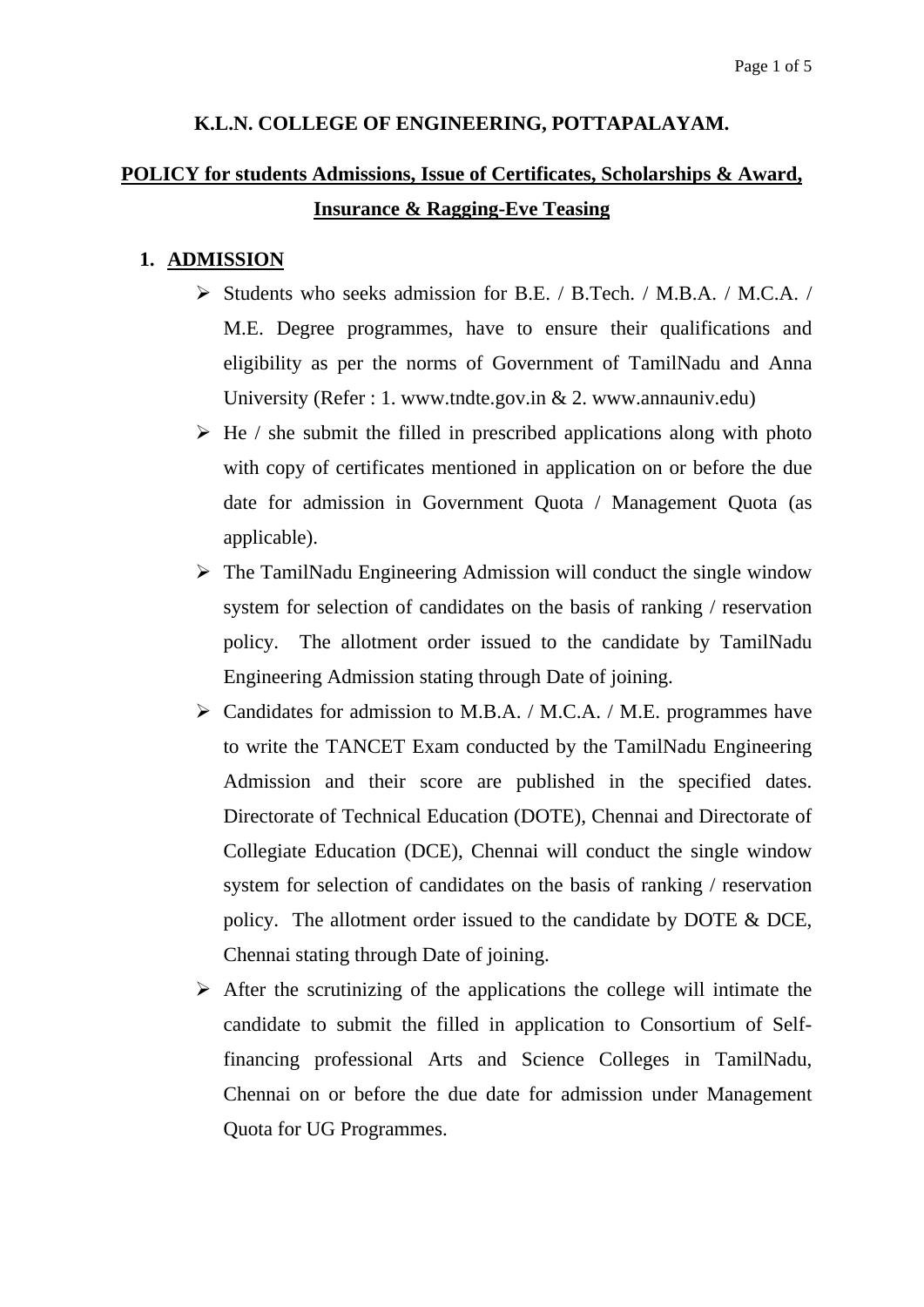- Consortium of Self-financing professional Arts and Science Colleges in TamilNadu, Chennai publish the rank and allotment order to the candidates for admission under Management Quota for UG Programmes.
- $\triangleright$  Candidates for admission to M.B.A. / M.C.A. / M.E. programmes have to write the CET Exam conducted by the Consortium of Self-financing professional Arts and Science Colleges in TamilNadu, Chennai and their score are published in the specified dates for admission under Management Quota for PG Programmes.
- $\triangleright$  Selected candidates for admission produce their original certificates with four set of photo copies of certificates, student's Photo, family photo, medical certificate and pay applicable tuition fee & other fee before the due date for the respective Programmes.
- $\triangleright$  All details pertaining to the student regarding the qualification, personal details will be uploaded into the Anna University web portal (coe1:annauniv.edu) after completing admission.
- $\triangleright$  Students verify details furnished by them with details uploaded in the website (coe1:annauniv.edu) and request for correction (if any).
- $\triangleright$  The original certificates are returned to the students after approval accorded by the DOTE, Chennai.
- $\triangleright$  On the day of admission, they are given Roll Number and ID Card issued to the students within 10 days from the date of opening.
- $\triangleright$  Student report to the HODs for the regular academic activities of the programmes and the nominal roll is issued by the principal office.
- $\triangleright$  College uniform norms should be followed. The hippie look in dress and hair style must be avoided. Students violating the dress regulations will not be permitted to attend the classes and marked as absent.
- $\triangleright$  The following certificates are issued by the Principal to the students on the request through HODs.
	- Bonafide Certificate
	- Attendance certificate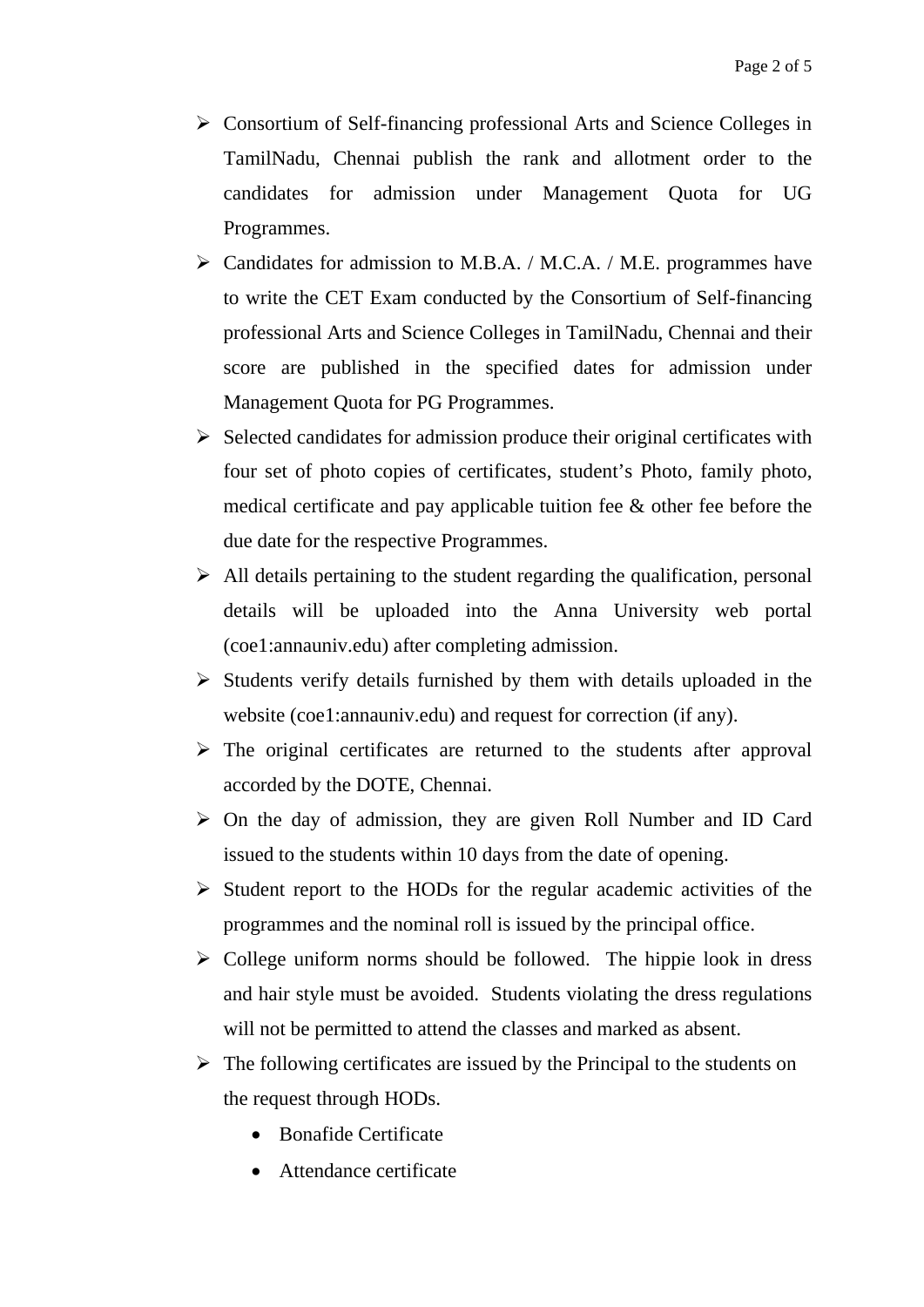- Educational Loan Certificate
- Concession certificate for Transportation
- Railway concession certificate for going to native place / Educational Tour / Industrial Visit / Attending sports event / and games.
- $\triangleright$  Senior students of UG / PG program Pay their prescribed Tuition fees and other fees on or before respective due date. However the decision of Management / Principal is final in this regard.
- $\triangleright$  Students are informed their university Register Number and any other communication related to Examinations, Revaluation, other fee details with due dates. Students pay the prescribed university fee along with verified and signed applications within the due date through the respective department.
- $\triangleright$  A daily attendance and monthly attendance report of the student are sent to the HODs for circulation to student. It is also updated in the college website and Anna University website which can be viewed by student login. Any rectification regarding their attendance and other details may be reported to student section/office through concerned department within 7 days of notification.
- $\triangleright$  Intimation about university examination schedule for theory / practical examinations will be circulated among students through HODs. The norms of the Anna University to be adhered to writing the examinations are also circulated to students.
- Semester Marksheet / Consolidated Marksheet / Provisional Certificate / Degree Certificate are issued to the students.
- $\triangleright$  The outgoing students clear all dues and contribution for alumni membership. After completion of the programme, Course Completion Certificate and Transfer Certificate are issued in person by the office on submission of request letter alongwith No Dues Certificate within 15 days.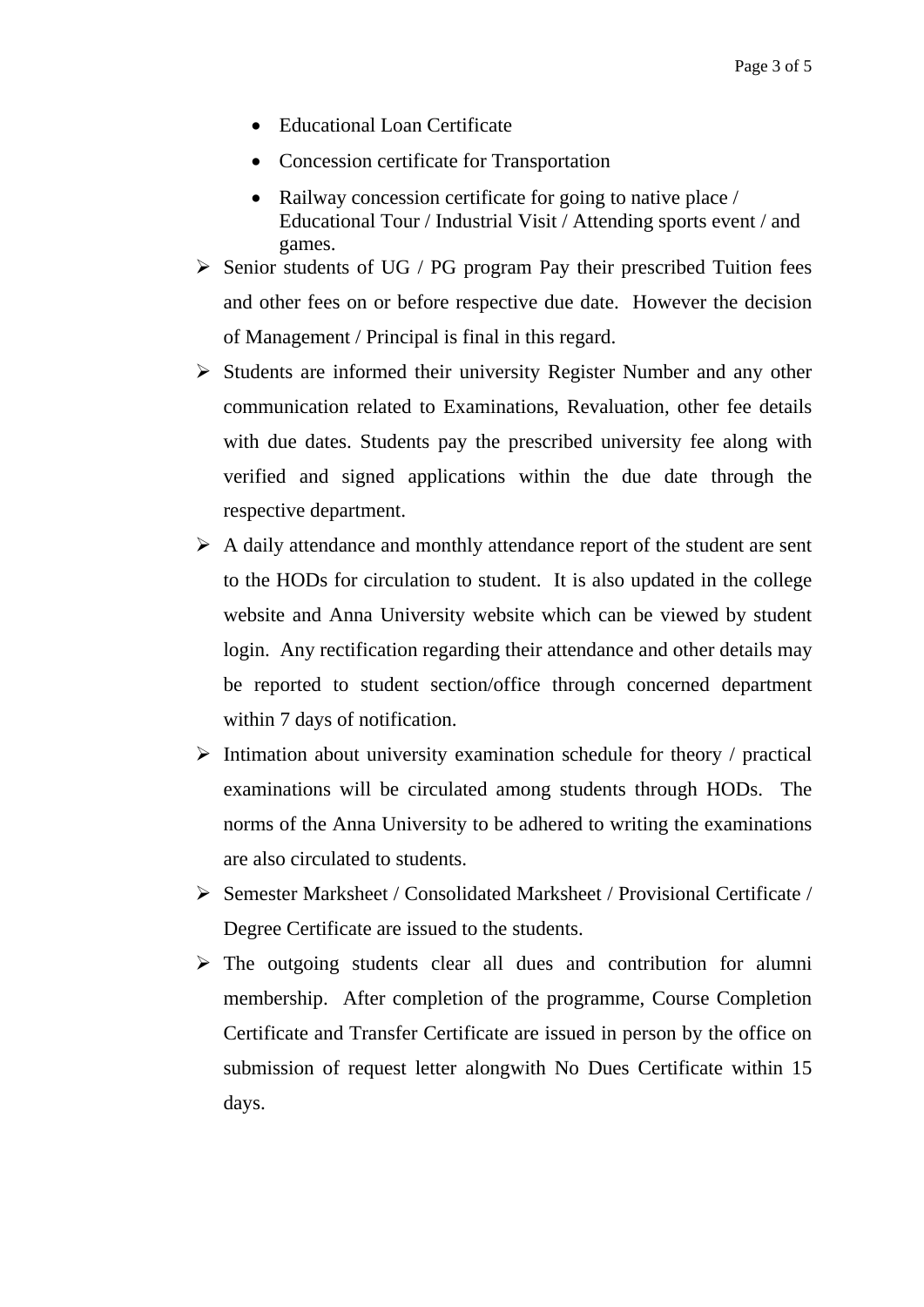## **2. SCHOLARSHIP & AWARD**

- $\triangleright$  The details and eligibility norms for various scholarships schemes of Government of TamilNadu, Government of India and private agency are provided in our bulletin & calendar and College Website.
- Eligible students of B.E. / B.Tech. / MBA / MCA / M.E. Programmes apply for scholarship through respective scholarship application form with their Savings Bank Account Number to Government of TamilNadu, Government of India and any other agency scholarships through online / offline (as applicable) through the respective department and scholarship. Sanctioned scholarship amount of the above agencies is directly credited in the Savings Bank account of the student & sanctioned detail are forwarded to the College. Student verify the receipt of sanctioned scholarship amount in their savings bank account and sign acknowledgement of the scholarship mentioned in the office within 10 days on received of scholarship amount.
- $\triangleright$  Students with more than 90% Attendance and Odd & Even semester Academic performance will be ranked for each Branch & each year 10% of Topper will be awarded Rs.5,000/-. Student who received the above Award for all the years of study, are awarded additional amount as follows.

| B.E. / B.Tech 4 year courses | $Rs.10,000/-$ |
|------------------------------|---------------|
| B.E. / B.Tech 3 year courses | $Rs.5,000/-$  |
| <b>MCA</b>                   | $Rs.5,000/-$  |
| <b>MBA</b>                   | $Rs.3,000/-$  |

 $\geq 100\%$ , 75% & 50% Tuition fees is waived for those who bags 1<sup>st</sup> Place,  $2<sup>nd</sup>$  Place and  $3<sup>rd</sup>$  Place in the TIES / National level sports tournament.